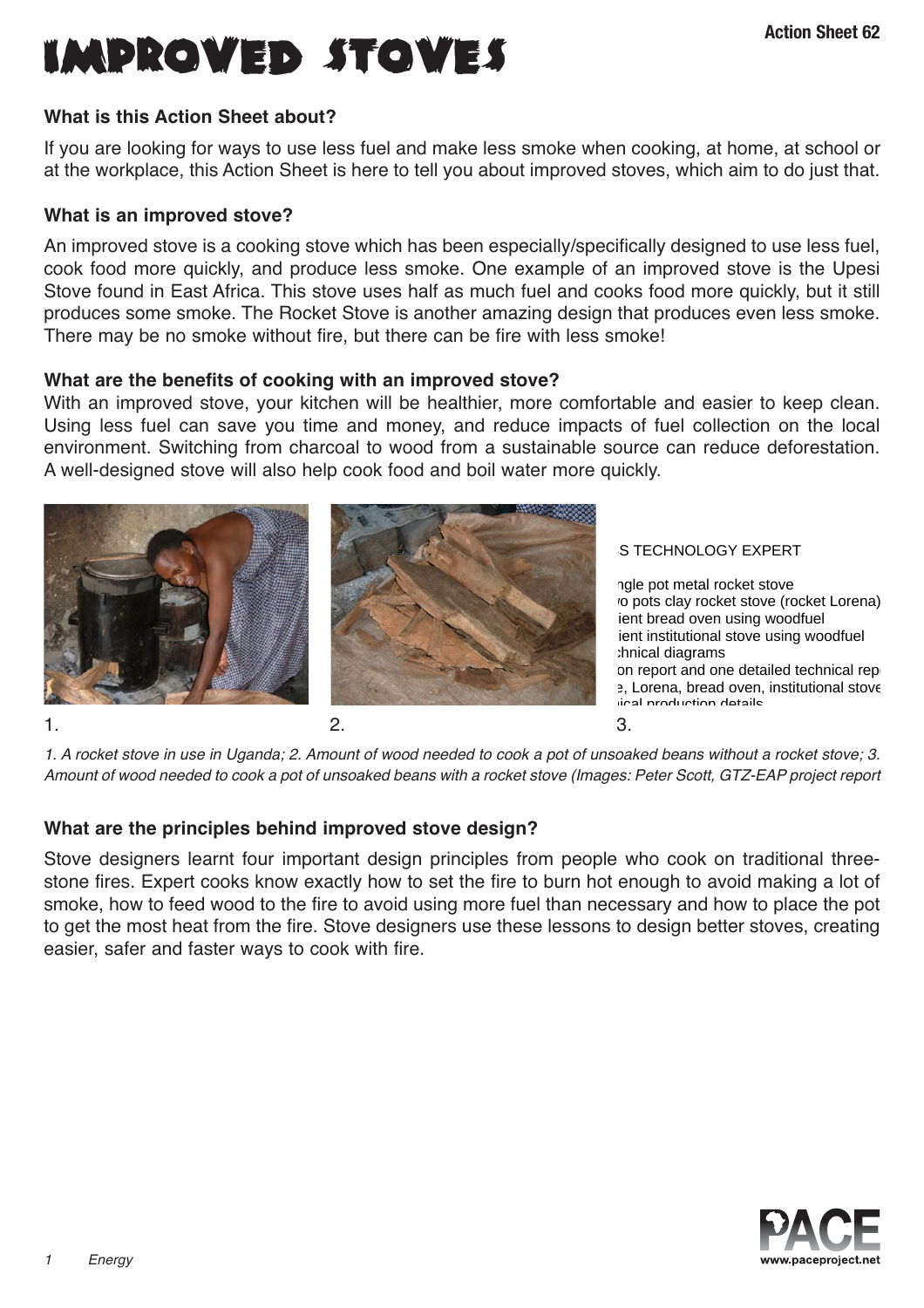**LESSON 1. BURN FIERCE** Inside a fire, pieces of wood get hot, and release gases. These gases catch fire and burn, releasing heat energy used to cook your food. Smoke is un-burnt gas and soot particles released from the wood. The hotter the fire is, the less smoke will be produced.



**Insulation**



A smoky fire full of smouldering wood means that the fire is not hot enough to burn the gases being released from the wood.

#### **Grate**

Having a grate under the fire allows air to flow in underneath. Gaps between the pieces of wood help air to flow through. Air passing above the sticks is not as helpful because it cools the fire.

Light insulating material around the fire helps it to stay hot







A short chimney above the fire forms a 'combustion chamber' where more gases can burn in the flames

## **Airflow through a multipot stove**

Just as blowing gently on a candle will make it burn brighter, but blowing too hard will put it out, a fire needs just the right amount of air flowing through to help it burn fiercely. The opening into the fire and the spaces in the stove through which hot air flows need to be sized to allow enough air through. It works best if all the airflow gaps have the same cross-sectional area.



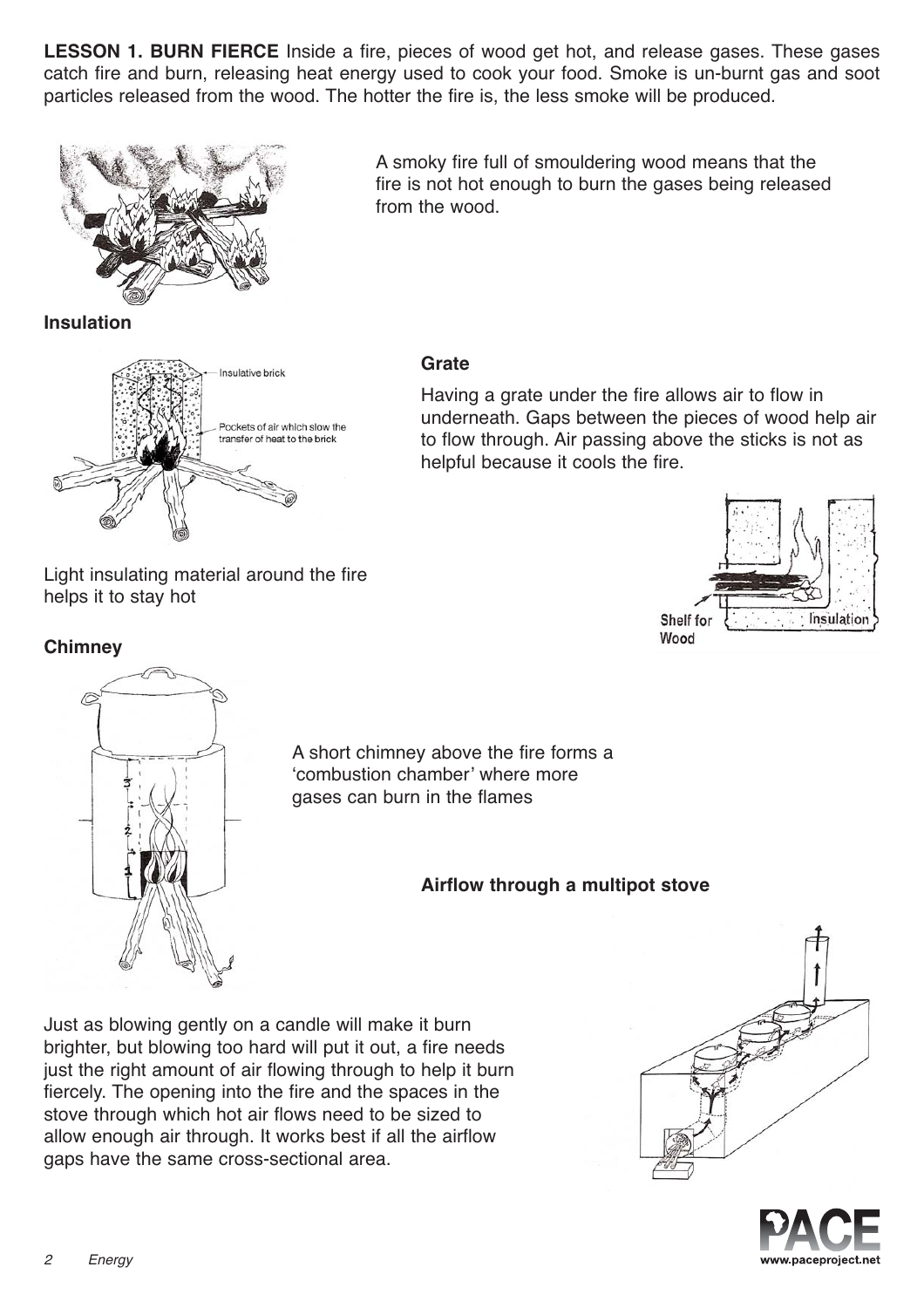**LESSON 2. BURN WISE** A fire that burns only the tips of wood will burn hotter and make less smoke. It will also use much less fuel. The temperature of the fire depends on how many tips of wood are burning. Well-designed stoves help users meter the amount of fuel they use, feeding in only as much as they need to cook their food.







**LESSON 3. COOK CLEVER** Cooks want their fires to get to work quickly, and they don't want to waste fuel to produce energy that doesn't help cook the food. Stoves can be designed to deliver energy straight to the cooking pot. Insulating the path of heat flow to the pot and forcing hot flue gases to pass right by the pot gives maximum energy input where it is needed.





Upesi stove liners made of clay (Image: Sarah Watson, PACE)

**LESSON 4 GO LOCAL** Stove designers work with cooks to make sure stoves work well with local cooking methods. Local manufacturers help stove designers find ways to use easily available materials, so that improved stoves can be sold as cheaply as possible. For example, the Kenyan Upesi stove is made of locally available clay.

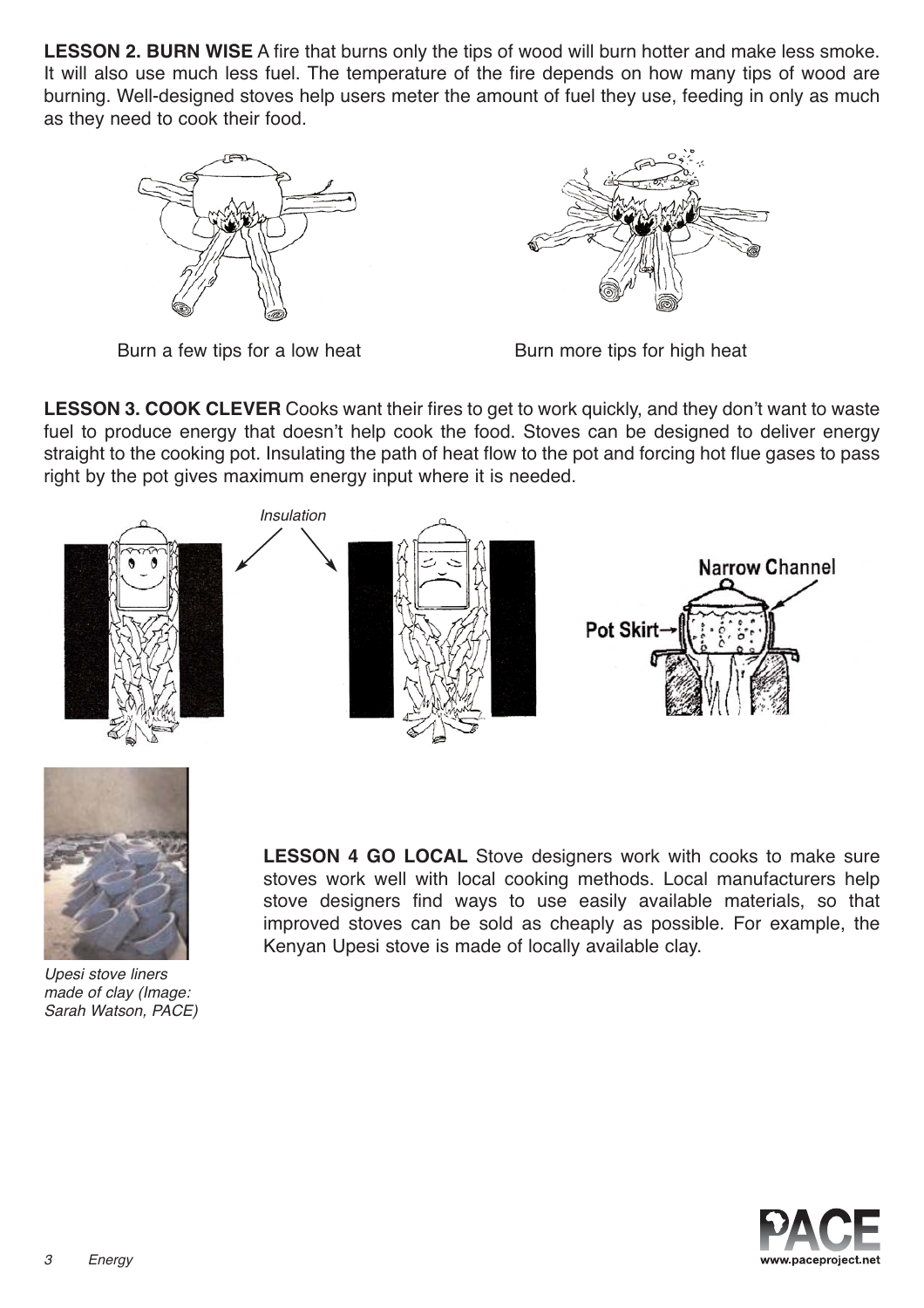## **How does the Rocket Stove use these design principles?**

The household Rocket Stove is a small stove made of metal and ceramics that burns small pieces of wood or other plant material at a very high temperature. This diagram shows how a rocket stove works, and how it burns wood efficiently without producing smoke.



**How a Rocket Stove works (Image: Aprovecho)**

## **What about Upesi stove design?**

The Upesi stove is made of a pottery cylinder (known as the stove liner), built into a mud surround in the kitchen. It can be used to burn wood or farm waste such as maize stalks and animal dung. Upesi means 'fast' in Swahili, because the stove not only cuts fuel use, it also cooks food faster.





The Upesi Stove was developed in the mid-1980s by the Kenyan Ministry of Energy, the German government agency GTZ and the Kenyan national women's organisation Maendeleo ya Wanawake, and has been growing in popularity ever since.